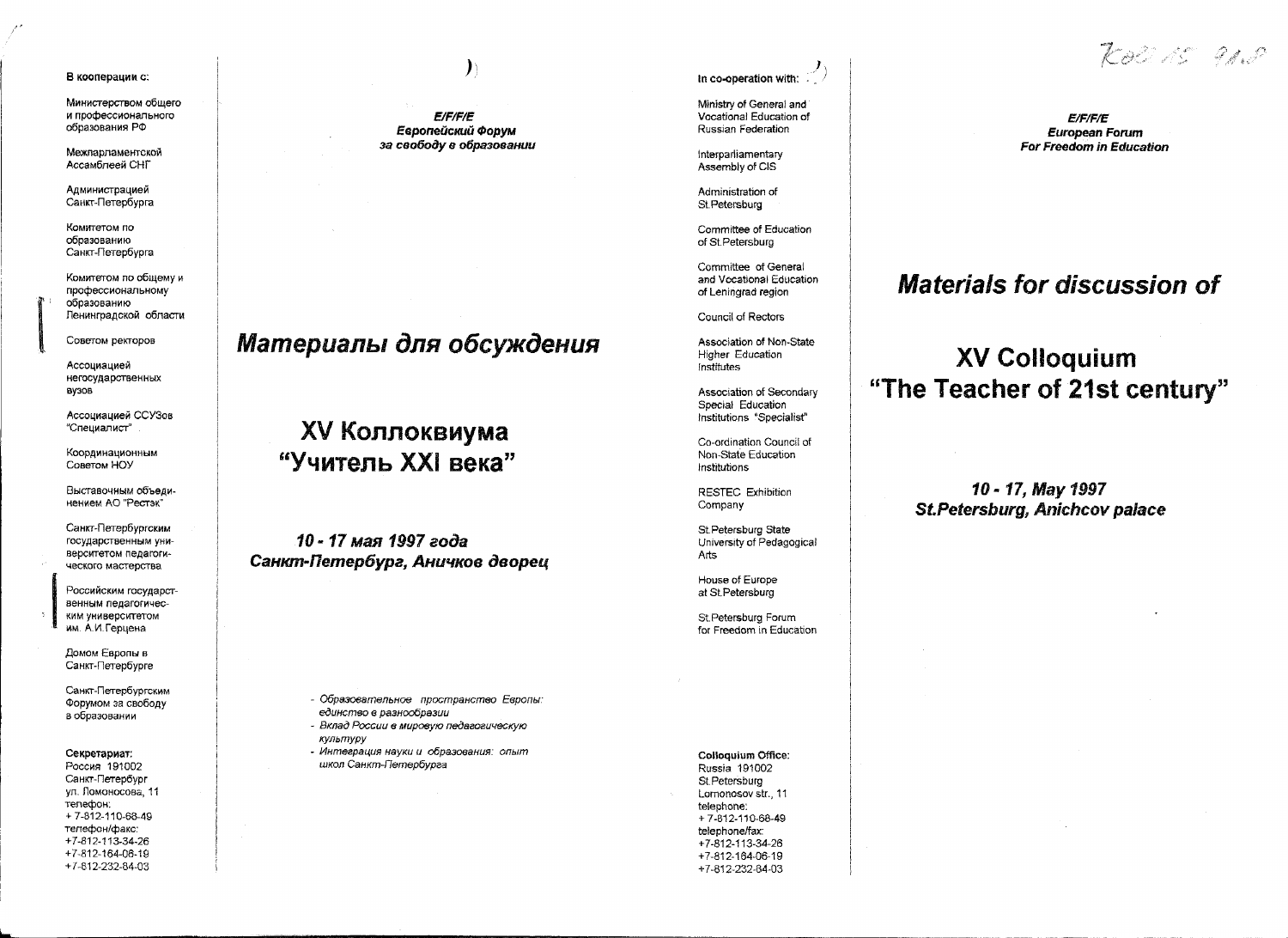## European Forum for Freedom in Education Europäisches Forum für Freiheit im Bildungswesen

## St. Petersburg E/F/F/E Declaration Recommendations regarding Teachers' Training

The foIlowing declaration was presented, discussed and passed in the course of the International Colloquium of the European Forum for Freedom in Education on "Teachers in the Twenty-First Century" in May 1997, and edited by an international committee.

### The Individual and Teaching Competence

• One of the specific characteristics of the teaching profession is the importance attaching to the person of the teacher themselves. Their personality is known to play a most significant part in the learning processes of children and young people. Therefore both students of education and practising teachers must be given an opportunity to develop their individual identity. This development of this indivudual identity can be supported by the encouragement of the increasing inner freedom of the teachers and their finding their own ethical criteria. Teachers need to be enabled to examine and understand the course of their personal biographies, they must be aware of the context of the values by which the teaching individual lives. Therefore, questions of Philosophy and General Aesthetics need to be considered.

• However, professional identity is as equally important in the teacher's work as the individual one. Therefore, teachers are entitled to sufficient and specific professional training, both preparatory to their work and later in various forms of in-service training. Only on this basis can they become experts in arranging and supporting the processes of teaching and learning, in counselling in these processes and in innovation and evaluation.

The criteria by which teachers have to direct their work lie in the physical, psychological and spiritual needs of children and adolescents. At the same time they have to introduce their pupils to the existing body of knowledge and civilization and, over and above this, to enable them to grow beyond the existing structures and to be able to take a conscious part in forming their own future lives. Therefore they will need to develop an ability to perceive sodal and economic changes as weIl as those in the fields of civilization and technical affairs. Teachers will need to know in what ways these changes are likely to affect the younger generation. They will have to be aware of the need for lifelong learning and for a readiness to acquire new techniques at the chalk-face as tirnes change and as new challenges face the children.

• During their training and in the processes of further qualification, teachers must be given the opportunity to learn to value the specific qualities of life in the phases of childhood and adolescence and of the social forms that are developed in this phase of life.

As many children and young people suffer from a lack of inner orientation, teachers will have to be enabled to show them that there is a meaning in life and that there are values worth striving for.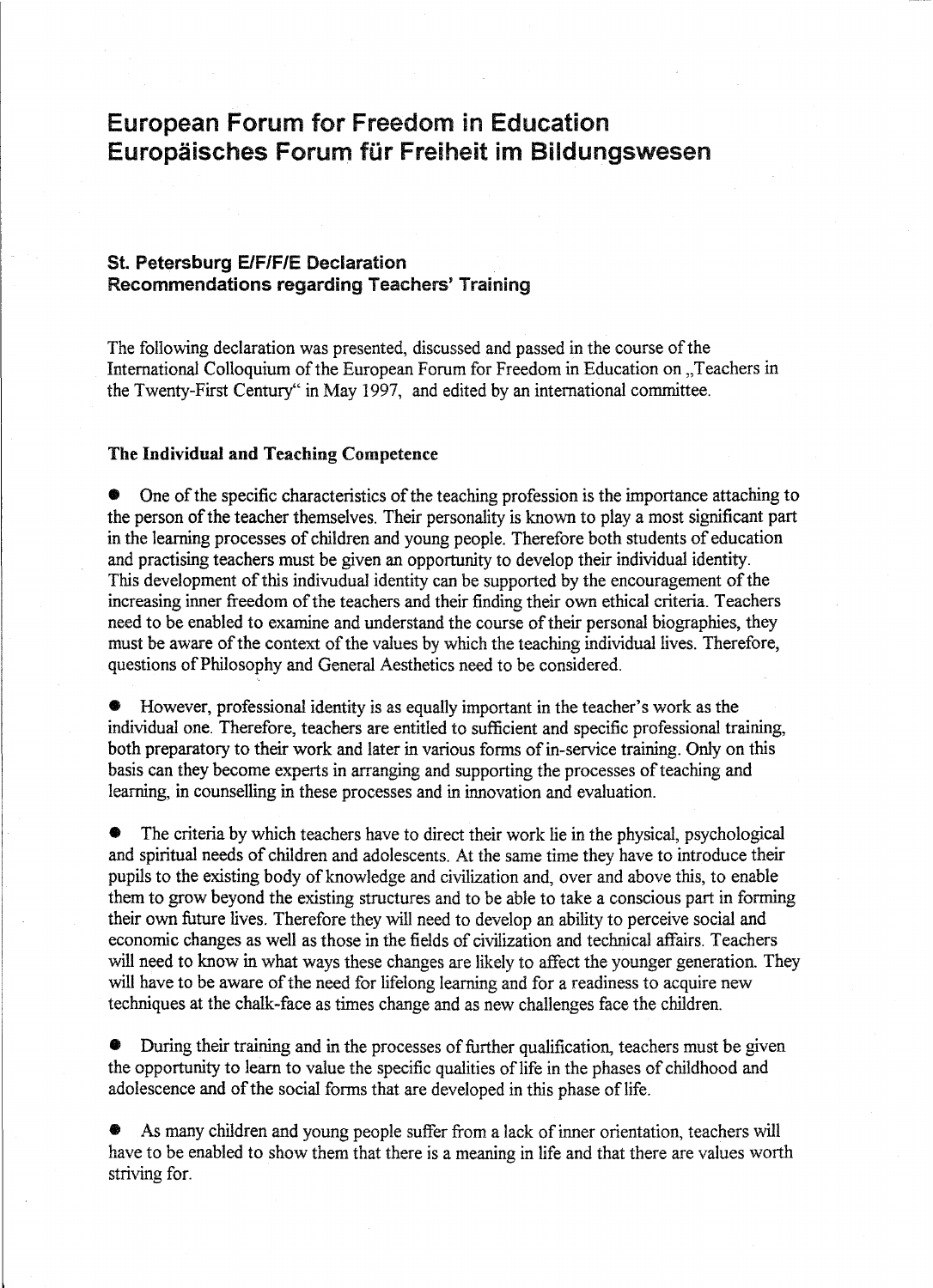#### What Do We Expect a Modern Teacher to be Prepared For?

The contents and forms of teachers' training must be chosen with a view to an innovative orientation of the profession itself

• Teachers at the present time and in the future must have a chance to acquaint themselves with a variety of pedagogical theories and to evaluate them critically.

• Teachers will need to develop an awareness of the interaction between nations and cultures. Their training must therefore include instruction in these fields and they must be given a chance to spend some time outside their immediate cultural environment. There must be a chance to learn foreign languages and to find one's place in the context of Europe as a whole. Such opportunities should be a normal part of future teacher training programmes.

• Academic emphasis on the methodology and the systematic structure of subjects taught in schools has become outdated. The emphasis now needs to be placed on teachers acquiring diagnostic and social competence.

Therefore, a new proportion of the themes of training will have to be envisaged: one third of the time should be devoted to studying the subjectsthe reacher is intending to teach, one third to the study of anthropology, child psychology, educational theory and practical didactics, one third to gaining experience in practical teaching and in learning to evaluate these experiences by careful reflection.

• Theoretical and practical elements should continue to be properly balanced both in preparatory studies and in further inservice training.

• Teachers in all types of school should have been introduced to the elements of special education and the education of the handicapped.

- All future teachers should be ecology conscious an should have the necessary knowledge and the ability to teach children and young people.
- Cooperation with parents and carers must be prepared for during the period of training.

The ability to participate in team work and a general acquaintance with the processes involved in school management and in the self-administration of schools are indispensible.

Teachers' training must include a readiness to evaluate one's own work from an objective point of view.

Training must include the ability to make independent use of the various - and continually changing - types of media.

#### How and Where is Teachers' Training to take Place?

• Future society will need to grow aware of the interrelation of all fields of activity. Therefore, children will need to develop holistic ways of regarding the world. A significant increase in interdisciplinary projects will be essential to future forms of teacher training.